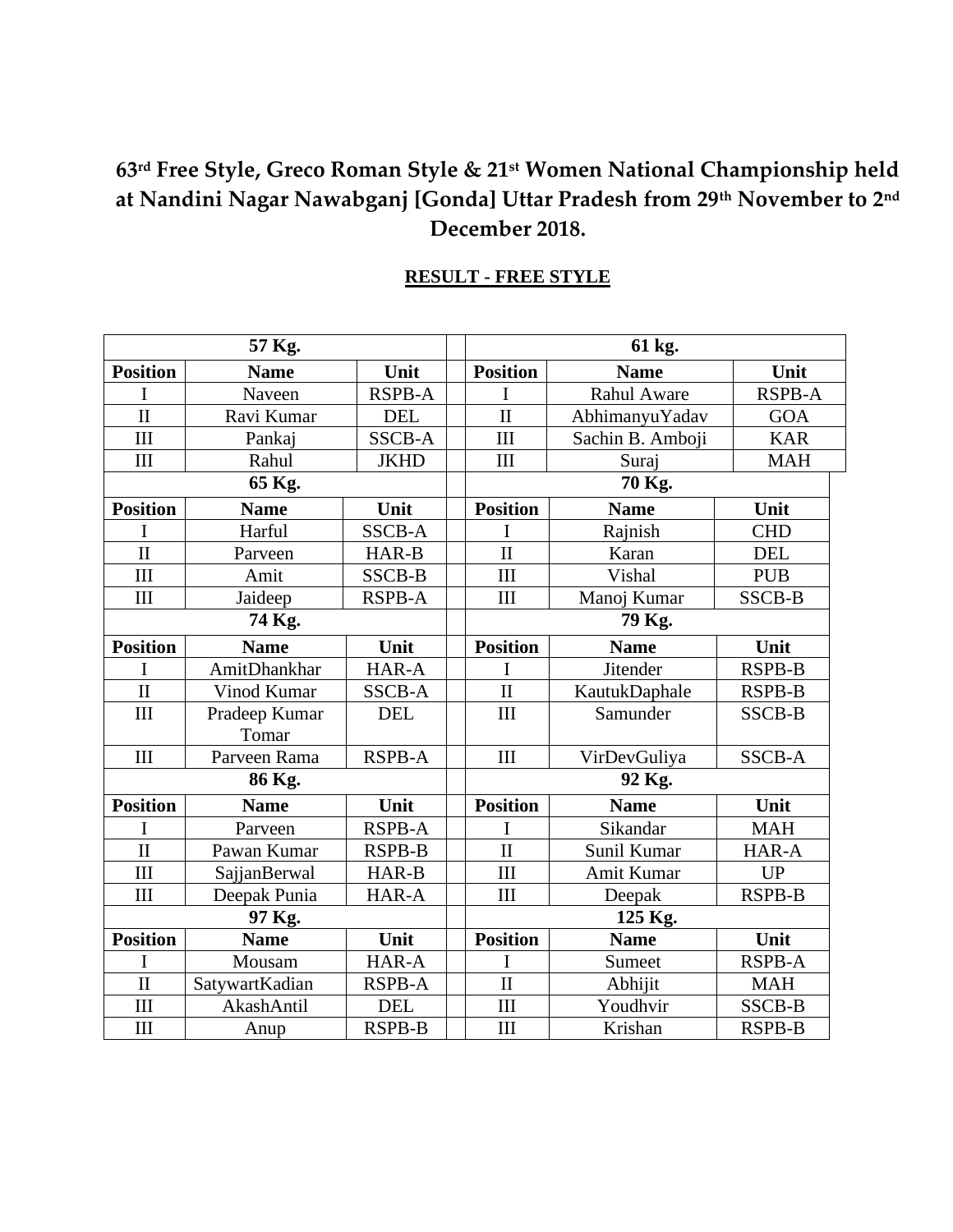## **63rd Free Style, Greco Roman Style & 21st Women National Championship held at Nandini Nagar Nawabganj [Gonda] Uttar Pradesh from 29th November to 2nd December 2018.**

| 55Kg.                   |                       |               |  | 60 kg.                         |                          |               |  |
|-------------------------|-----------------------|---------------|--|--------------------------------|--------------------------|---------------|--|
| <b>Position</b>         | <b>Name</b>           | Unit          |  | <b>Position</b>                | <b>Name</b>              | Unit          |  |
|                         | Vijay                 | <b>SSCB-B</b> |  | I                              | Nitin                    | <b>RSPB-B</b> |  |
| $\mathbf{I}$            | Ravin                 | HAR-B         |  | $\overline{\mathbf{u}}$        | Pankaj                   | <b>MAH</b>    |  |
| III                     | Gautam                | <b>RSPB-B</b> |  | VikramKurade<br>III            |                          | <b>RSPB-A</b> |  |
| III                     | Manjeet               | <b>SSCB-A</b> |  | III                            | Manish                   | HAR-A         |  |
| 63 Kg.                  |                       |               |  | 67 Kg.                         |                          |               |  |
| <b>Position</b>         | <b>Name</b>           | Unit          |  | <b>Position</b>                | <b>Name</b>              | Unit          |  |
| $\mathbf I$             | Sagar                 | <b>SSCB-A</b> |  | I                              | Saurabh                  | <b>JKHD</b>   |  |
| $\overline{\mathbf{H}}$ | Rajeet                | HAR-A         |  | $\mathbf{I}$                   | Ravinder                 | <b>RSPB-A</b> |  |
| III                     | Sonu                  | <b>WB</b>     |  | III                            | Manish                   | <b>SSCB-A</b> |  |
| III                     | M. Taibanganba        | <b>MNP</b>    |  | $\rm III$<br>PritamKhot        |                          | <b>RSPB-B</b> |  |
| 72 Kg.                  |                       |               |  | 77 Kg.                         |                          |               |  |
| <b>Position</b>         | <b>Name</b>           | Unit          |  | <b>Position</b>                | <b>Name</b>              | Unit          |  |
|                         | Yogesh                | <b>SSCB-B</b> |  | I                              | Sajan                    | <b>RSPB-A</b> |  |
| $\overline{\rm II}$     | Kuldeep Malik         | <b>RSPB-A</b> |  | $\overline{\rm II}$            | Krishan KantYadav        | <b>BHR</b>    |  |
| III                     | Suresh Yadav          | <b>SSCB-A</b> |  | III                            | Praveen                  | GUJ           |  |
| III                     | Amit                  | HAR-B         |  | III                            | M. RafiqHoli             | <b>SSCB-A</b> |  |
| 82 Kg.                  |                       |               |  | 87 Kg.                         |                          |               |  |
| <b>Position</b>         | <b>Name</b>           | Unit          |  | <b>Position</b>                | <b>Name</b>              | Unit          |  |
| I                       | <b>Harpreet Singh</b> | <b>PUN</b>    |  | I                              | Sunil Kumar              | <b>RSPB-A</b> |  |
| $\mathbf{I}$            | Shobhit Kumar         | <b>SSCB-A</b> |  | $\overline{\rm II}$            | Prabhpal Singh           | <b>PUN</b>    |  |
| III                     | RajbirChhikara        | <b>RSPB-A</b> |  | III                            | AbhimanyuChoudhary       | <b>SSCB-A</b> |  |
| III                     | Rahul                 | <b>SSCB-B</b> |  | III                            | Ajay                     | <b>SSCB-B</b> |  |
| 97 Kg.                  |                       |               |  | 130 Kg.                        |                          |               |  |
| <b>Position</b>         | <b>Name</b>           | Unit          |  | <b>Position</b><br><b>Name</b> |                          | Unit          |  |
| I                       | Hardeep               | <b>RSPB-A</b> |  | I                              | Naveen                   | SSCB-A        |  |
| $\overline{\rm II}$     | Sumit                 | <b>UP</b>     |  | $\overline{\rm II}$            | Deepak Punia             | HAR-A         |  |
| III                     | Sumit                 | <b>CHD</b>    |  | III                            | Mehar Singh<br><b>WB</b> |               |  |
| III                     | Ravi                  | <b>RSPB-B</b> |  | III                            | <b>DEL</b><br>Prem       |               |  |

### **RESULT –GRECO ROMAN STYLE**